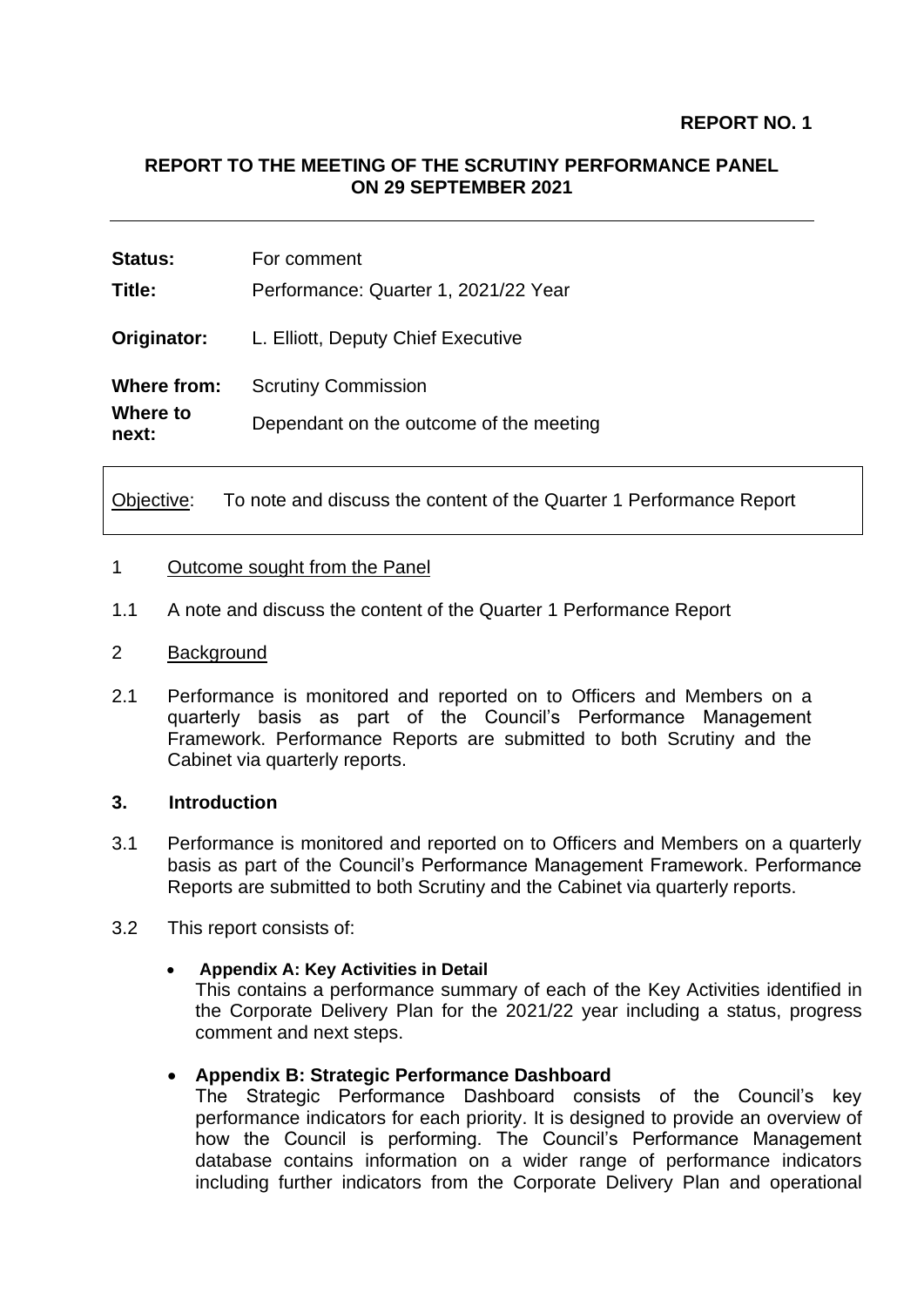indicators. Exceptions are addressed through one-to-one Portfolio Holder meetings and via the Performance Improvement Board. The status of these items is categorised as: 'Green' (on or better than the set target), 'Amber' (within a tolerance of 5% below the target) or 'Red' (5% or more below target). The Direction of Travel column indicates whether the indicator has changed status since the previous month. Direction of Travel is stated as either 'Better', 'Same' or 'Worse'.

3.3 Officers are required to provide a status of 'Red', 'Amber', 'Green' or 'Complete' for each Key Activity. Definitions of these are as follows:

| <b>Status</b> | <b>Description</b>                                                                                                                        |
|---------------|-------------------------------------------------------------------------------------------------------------------------------------------|
| Red           | Planned actions have not been achieved or have missed their<br>target date. Issues are now impacting on delivery or expected<br>outcomes. |
| Amber         | Most actions completed. Some issues recognised which may<br>impact on the delivery or expected outcomes.                                  |
| Green         | Planned actions completed, project on track. There are no<br>known issues.                                                                |
| Complete      | The project has been completed.                                                                                                           |

### **4. Key Facts**

## 4.1 **Status of Key Activities ( as shown in Appendix A)**

Figure 1 below shows the status of all 34 Key Activities at the end of Quarter 1 of the 2021/22 year. 2 (5.9%) Key Activity was completed. 29 (85.3%) Key Activities had a status of Green. 2 (5.9%) Key Activities had Amber status. 1 (2.9%) Key Activities were classed as Red status.



**Figure 1 Status of Key Activities, End of Quarter 1 of the 2021/22 year**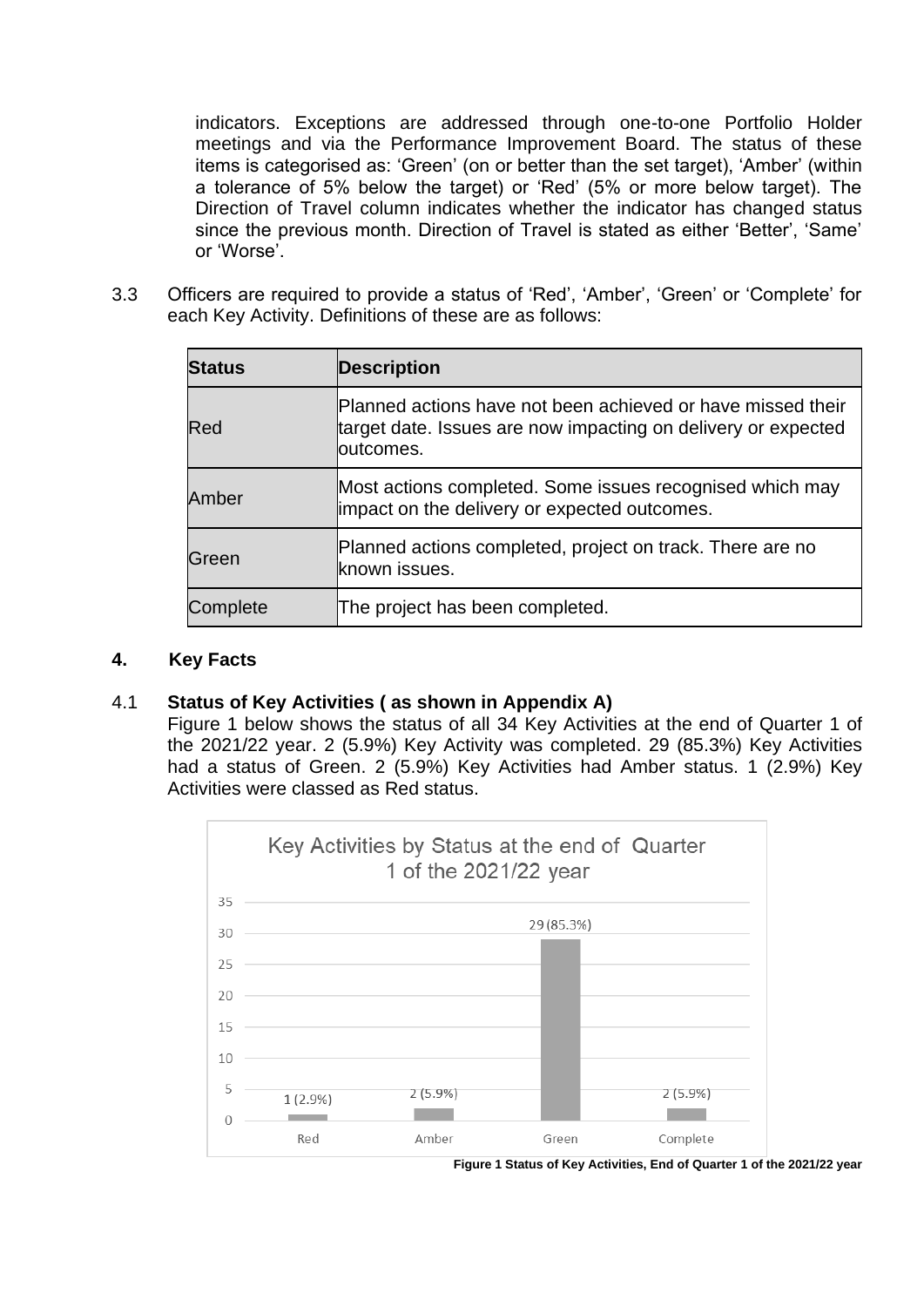4.2 Note: KA.06.05 (Housing of the homeless applicants who the Council has a duty to) was added to the Corporate Delivery Plan during Quarter 1 of the 2021/22 year.

### Reason:

Previous quarterly Performance Reports included data from a Key Performance Indicator, which was concerned with housing of the homeless, on the Strategic Performance Dashboard (see Appendix B). This Key Performance Indicator has been removed from the Strategic Performance Dashboard and included, instead, as a Key Activity (see Appendix A, page 13). The amendment means that greater textual detail about the housing of the homeless can be provided.

4.3 Note: KA.08.03 (Develop a commercial Property Investment Strategy) was removed from the Corporate Delivery Plan during Quarter 1 of the 2021/22 year.

#### Reason:

As a consequence of new borrowing regulations from the Public Works Loans Board, and expected changes from the soon to be updated "CIPFA Prudential Code", Local Authorities are now prohibited from borrowing for yield (commercial income). Therefore, this objective is no longer achievable.

#### 5 **Performance Improvement Board (PIB)**

During Quarter 1 of the 2021/22 year, meetings of the PIB were primarily concerned with assessing Team Plans and challenging actions and targets within them.

#### 5.1 **Exceptions**

The following key performance indicators on the Strategic Performance Dashboard, as shown in Appendix B, were Red status at the end of Quarter 1 of the 2021/22 year.

#### 5.1.1 **Number of new affordable housing completions during the year**

End of Quarter 1 status = Red

#### **Comments**

18 affordable housing units were completed during Quarter 1 of the 2021/22 year. The target for the end of Quarter 1 was 45 units. The target for the end of the year is 179 units. It is anticipated that, as construction activity increases during the 2021/22 year, the target for the year will be met. However, this continues to be monitored and progress will be reported at quarterly intervals throughout the year.

### 5.1.2 **Number of Interventions carried out to encourage owners of empty properties to bring them back into use**

End of Quarter 4 status = Red

#### **Comments**

This work was put on hold during the 2020/21 year so that staff could deal with the response to the Covid-19 Pandemic. Work resumed during Quarter 2 of the 2020/21